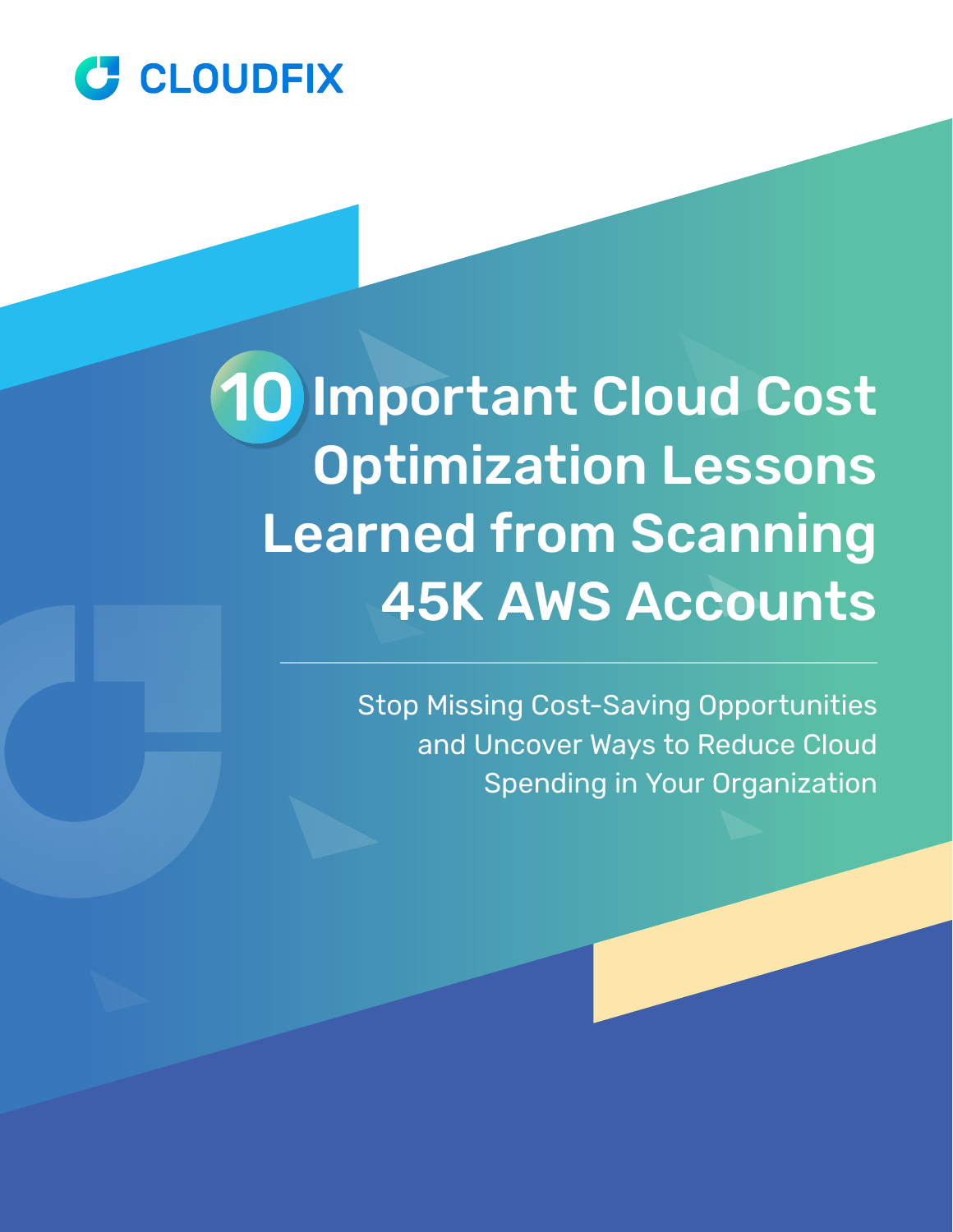

Where there's a cloud, there's also a high chance of unexpected costs. Imagine how Adobe executives felt when their development team accidentally dropped [\\$80,000 on cloud computing](https://www.teampay.co/insights/manage-cloud-costs/) in one day, racking up a bill of \$500 thousand.

Public cloud vendors made it possible to provision resources in one click, making it all too easy for situations like this to happen. Now, cloud overspending happens in nearly every company. If left unchecked, ongoing cloud operating costs can offset the benefits of moving to the cloud.

This doesn't mean you have to accept this as a common occurrence and continue to lose money. There are steps you can take to battle cloud costs and identify cost optimization opportunities.

# Understanding Cloud Cost Optimization **Challenges**

According to [Flexera's 2021 State of the Cloud Report](https://info.flexera.com/CM-REPORT-State-of-the-Cloud), 30% to 35% of cloud resources go to waste, making this an issue you can't afford to ignore. Still, since every public cloud platform offers tools for cloud cost optimization, this amount of waste is surprising to many.

The truth is that as the corporate cloud infrastructure expands, the intricacies of containing cloud costs among provisioned instances, sandbox environments and storage systems become difficult to manage.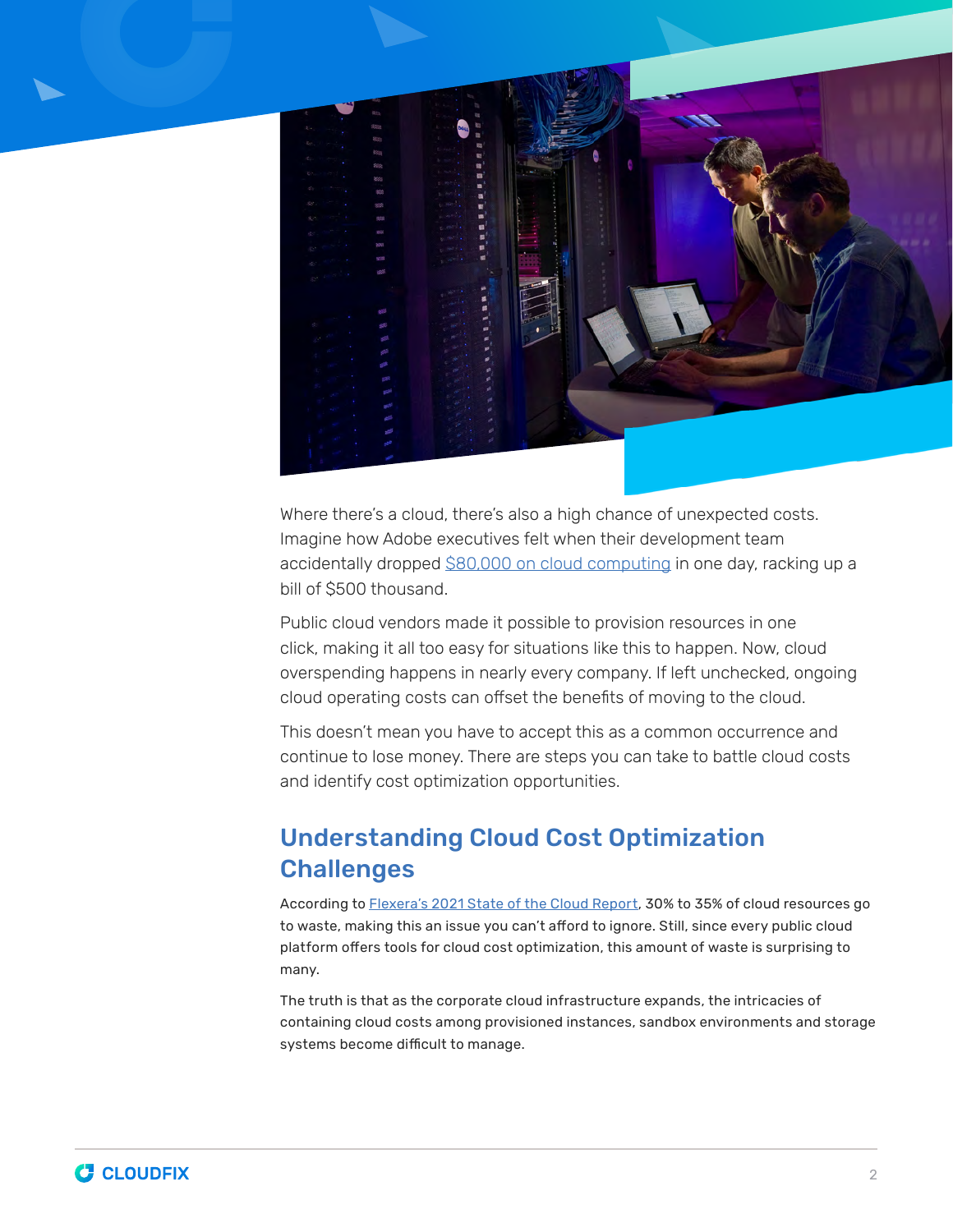

Worse, after analyzing over 45,000 AWS accounts, we found that the biggest issue with cloud resource waste is that it's rarely a one-off event. It's a continuous issue, and cloud providers don't do much to help solve the problem.

Usage-based systems gloss over the real problem, a lack of clarity into how those resources are actually consumed. The AWS, Azure and Google Cloud ecosystem of cloud services has also grown increasingly complex, to the point where even experienced cloud architects can't always select the optimal configurations.

You need to get proactive to recuperate those costs and reduce cloud waste in your organization. But how?

# How to Optimize Cloud Computing Costs on AWS

At one time, our AWS bill was inflated too. Across 40,000+ AWS accounts, we were wasting thousands of dollars. We tried manual fixes and a bunch of cloud cost optimization tools. Most solutions point towards resource-hungry applications, but none of them showed us how to fix the underlying issues.

We could have turned to our 4,000 developers and asked them to look for fixes, but we knew that wouldn't be an efficient use of their time. That's when we decided to build our own cloud cost optimization solution: CloudFix.

CloudFix is an automated AWS cost management tool that identifies and fixes unnecessary cloud spending. Installed in one click, CloudFix runs in the background without any disruptions and reclaims pointless infrastructure spending.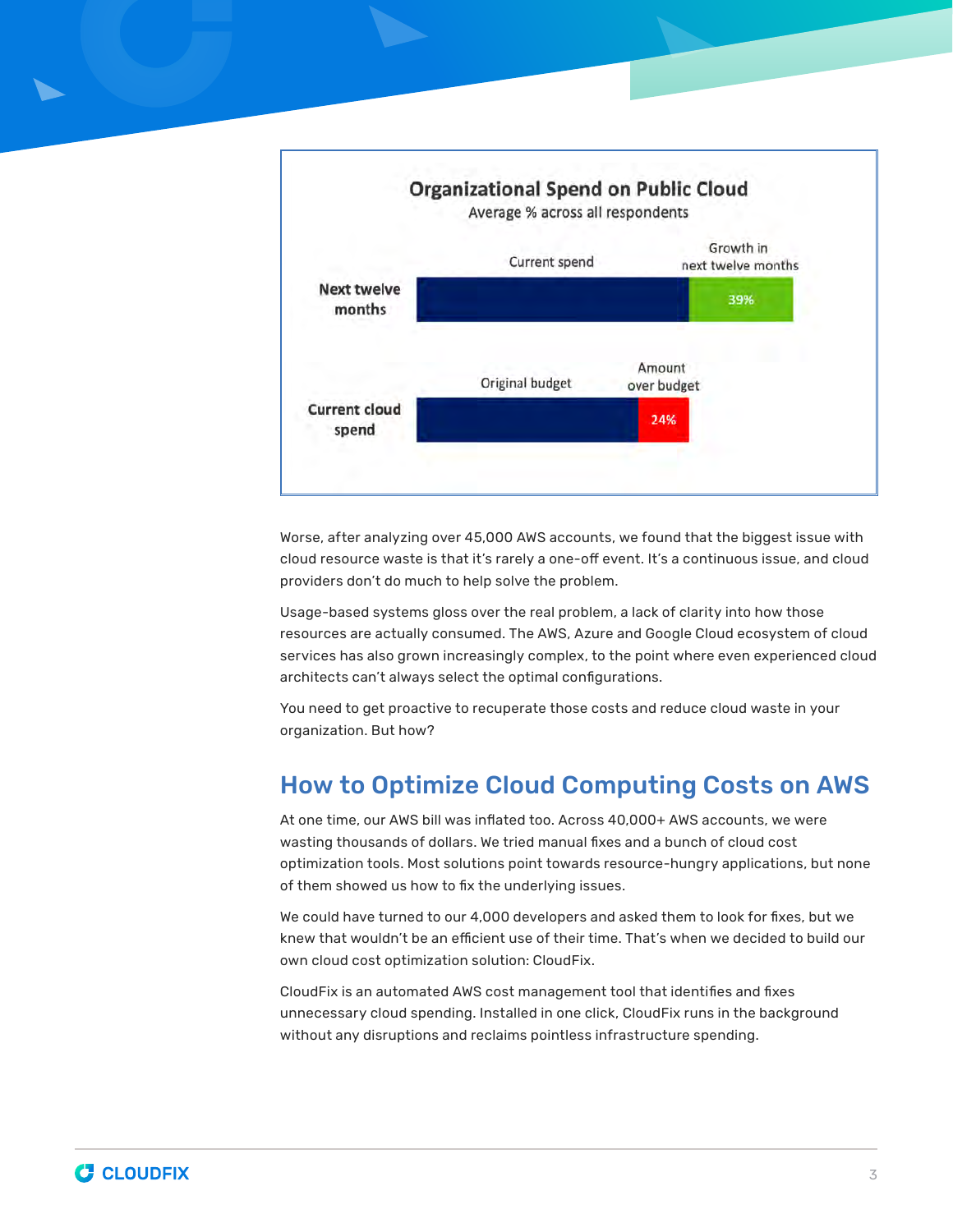# 10 Lessons We Learned on Our Journey of Reducing Cloud Costs

Our team learned a lot about reducing cloud costs throughout the CloudFix development process. Now, we can share these cloud savings tips with you. If you want to reduce cloud waste, here are the steps you can take.

#### Get Engineers to Evaluate the Costs First 1

You have two groups of people who'll influence the costs of cloud computing in your organization. The first group is made up of execs and finance folks who estimate the total cloud budget for the quarter or the year.

The second group is engineering teams. The architecture choices your developers make each day will determine the total cloud bill. No AWS cost management tool will help you unless you explain the importance of cloud financial management.

Ideally, both of these groups should align on:

- Estimated cloud computing costs (and the reasoning behind some caps)
- Resource tagging decisions (which resources are for testing and which are for production)
- Consistent costs spending on predictable, budgeted workloads and reserved instances.
- Variable costs on-demand and spot instances, auto-scaling costs, serverless computing, etc.
- When the two have a mutual understanding of what constitutes a reasonable cloud bill, they don't fight over subtle deviations but focus on optimizing the big picture of costs.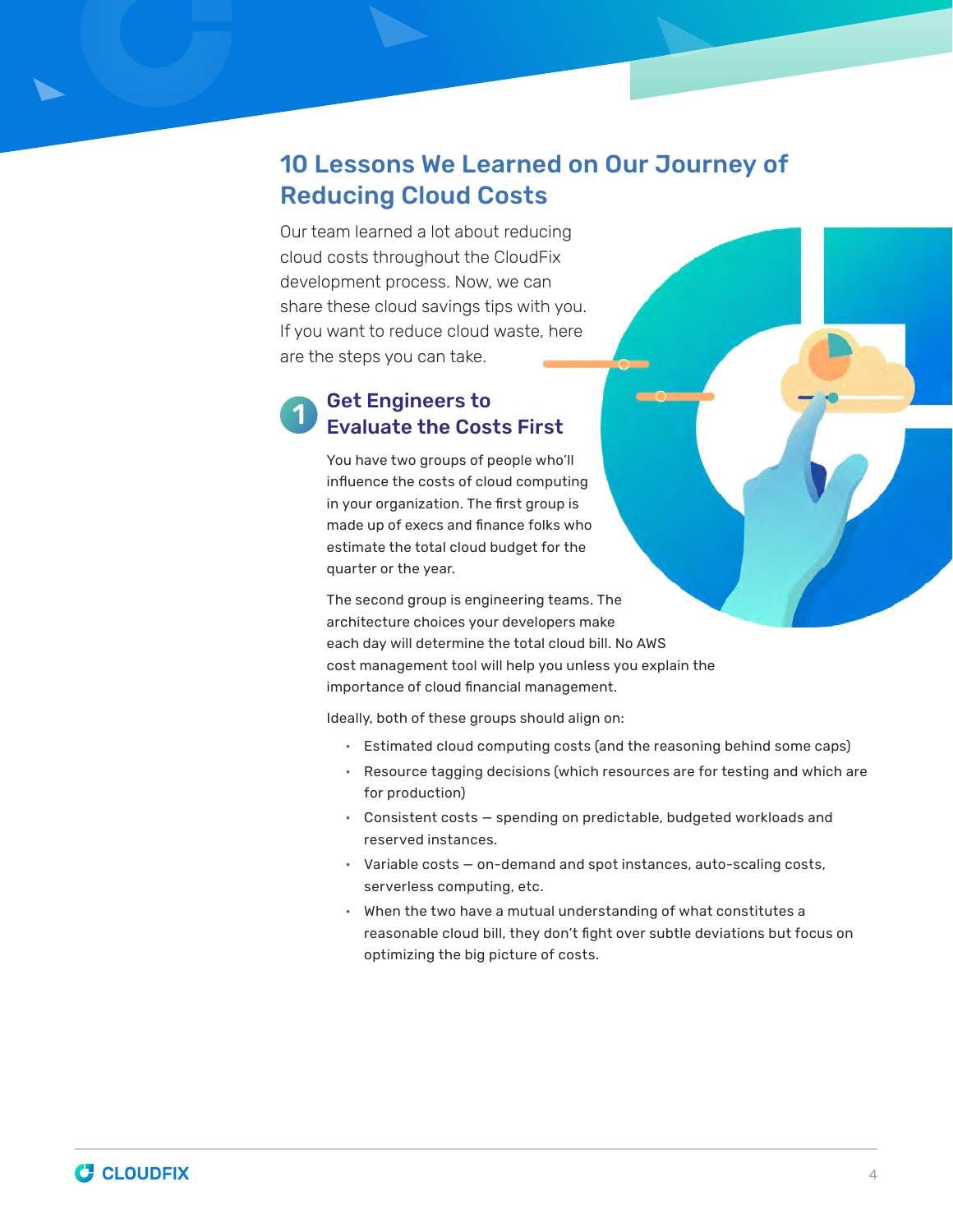

### Do an Inventory of All Cloud Resources

This is a basic but important step. You can't fix what you can't see. However, once you complete this inventory, you can set up automation for shutting down idle requirements when not in use, as well as find and fix over-provisioned resources.

These are some common types of over-provisioned AWS resources to hunt for:

- Underutilized clusters in Amazon Redshift
- Idle instances in Amazon RDS
- Idle cluster nodes in Amazon ElastiCache
- Cases of suboptimal container resource usage
- Any other "stray" instances or VMs

#### Consider Migrating to AWS gp3 EBS Volumes 3

Last year, Amazon launched gp3 volumes for Amazon EBS. The advantage of gp3 is that you can automatically increase IOPS and throughput without provisioning extra black storage capacity. Overall, gp3 can provide predictable 3,000 IOPS baseline performance and 125 MiB/s regardless of volume size, which makes it cost-effective for high-load applications.

We also found that it's worth migrating gp2 volumes with less than 3000 IOPS to gp3. By doing so, you can save around 20% yearly as gp3 volumes cost \$0.08 / GB compared to \$0.10 / GB for gp2.

#### Watch Out for AWS EBS Volumes Unattached to EC2 Instances 4

Did you know that you get billed for EBS volumes, even when your instances are stopped? Amazon charges for all EBS volumes attached to EC2 instances, whether they are in use or not. To avoid extra costs, ask your developers to delete volumes and snapshots they no longer need.

# 5

### Reduce Oversized Resources on EC2 Instances

Right-sizing resources to instances may seem complicated, but here's the process we recommend. First, check the historical data on your instance usage. You can analyze CPU utilization and weed out a set of candidates for de-provisioning.

Then, reduce instance size progressively. For example, during week one, switch the instance from t3.xlarge to t3.large. Analyze resource consumption and performance. If all is good, go another notch lower during the second week.

If you do notice that a reduced instance demands extra capacity, don't rush to upscale it via the standard route. Instead, look at AWS Spot. This is an on-demand instance service upselling spare capacities at deep discounts. Spot instances are well-suited for fault-tolerant workloads such as containerized apps, CI/CD or big data analytics.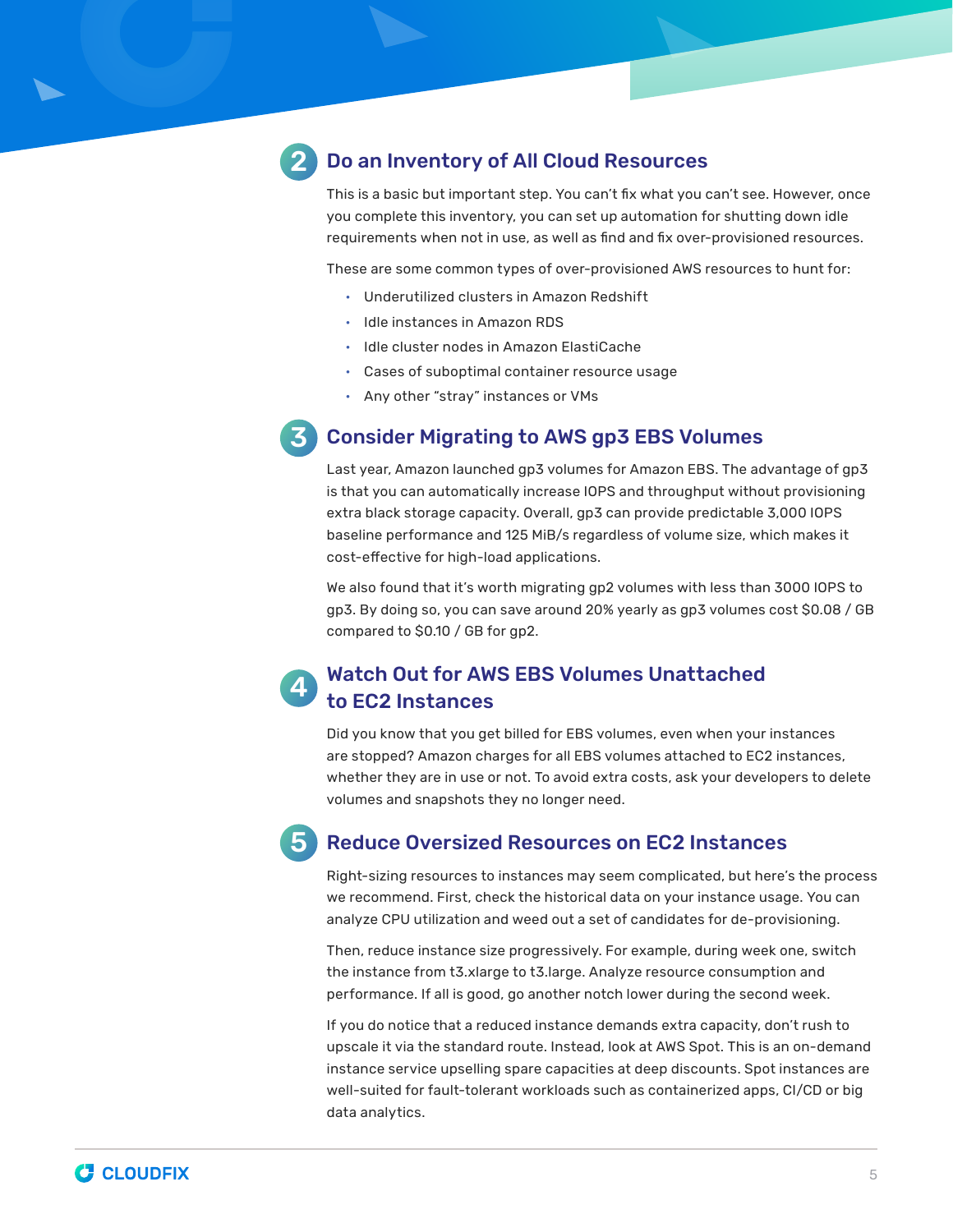

#### Try Amazon S3 Intelligent-Tiering if You Run a Data Lake 6

Amazon S3 is a popular solution for hosting data lakes, but it's not the most affordable storage service. Especially if you have a data science team that often pushes data into the lake and then forgets about it.

The Amazon S3 Intelligent-Tiering service scans your data objects and automatically moves infrequently used assets into a lower-cost storage tier. You can configure the tool to auto-move all objects that weren't accessed for 30 days to the S3 One Zone Infrequent Access tier.

### Alternate Between Amazon S3 Infrequent Access and One Zone Infrequent Access 7

Chances are that you have a ton of non-used data, capable of tolerating lower availability. Those objects are strong contenders for getting moved to S3 Infrequent Access (IA) or One Zone IA. Both of these provide significantly cheaper storage.

Here's a look at the availability tradeoffs:

- Amazon S3 Standard. Availability: 99.99%. Annual downtime: 52m 36s
- S3 Infrequent Access. Availability: 99.9%. Annual downtime: 8h 45m
- S3 One Zone Infrequent Access. Availability: 99.5%. Annual downtime: 1d, 19h 49m

The result of moving your data to One Zone IA is lower durability since all data will be stored in one region. In the event of a major regional failure, it may be unavailable. This option may not be suitable for storing critical data, like compliance records.

You should also consider data retrieval costs. The standard charge is \$0.01 per GB, on top of the standard Data Transfer fee in S3, plus a \$0.01 per 1,000 conversions charge from Standard S3 to Infrequent Access. Additionally, the minimum billable object size is 128KB. If you transfer smaller data objects, you still pay for 128KB of storage.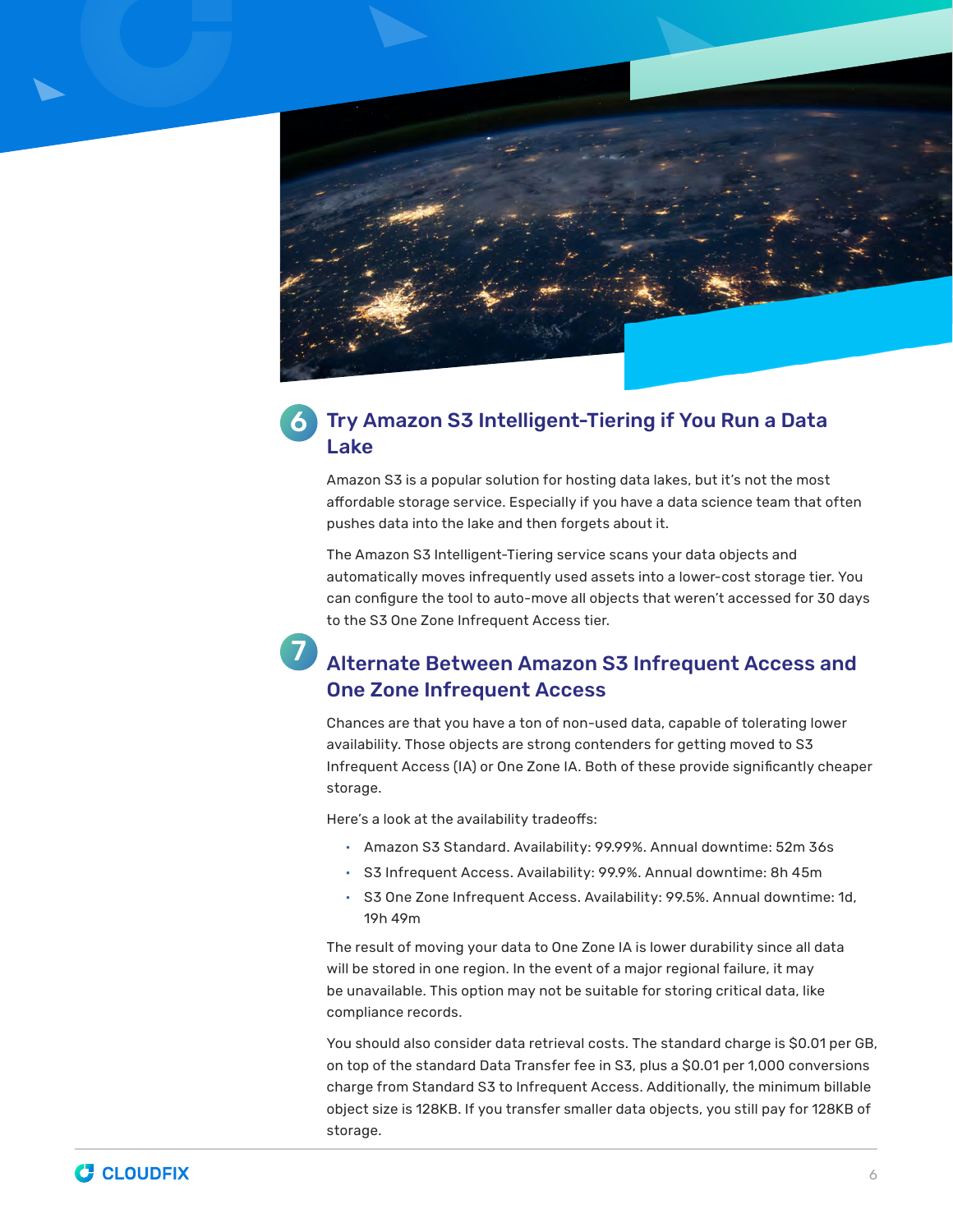

AWS offers different opportunities to save money. One way is to choose between Standard and Convertible reserved instances. There are a couple of things that you should know to make the best choices for your organization.

Standard instances are more affordable, but cannot be converted to another instance type. However, you can sell them on AWS Marketplace. Convertible instances can't be resold but can be upgraded to a more expensive instance type. Do this with caution, because you can't downgrade a convertible instance.

You can also save by looking for AWS credits. Here are several ways to get them:

- Check if you qualify for AWS Activate
- Attend AWS webinars and events
- Apply for the AWS Imagine Grant Program
- Publish an Alexa skill and receive \$100/mo. while it's active
- Sign up for the Ship program from Product Hunt for \$5,000 in credit
- Look for other AWS partners

9

| <b>AWS</b>                        | <b>AZURE</b>                        | <b>GOOGLE</b>                   |
|-----------------------------------|-------------------------------------|---------------------------------|
| <b>AWS Reserved Instances 52%</b> | <b>Enterprise Agreement 49%</b>     | Committed use discounts 61%     |
| AWS EDP (Enterprise Discount) 44% | <b>Azure Reserved Instances 46%</b> | Ad hoc negotiated discounts 48% |
| AWS Savings Plan 44%              | Azure Hybrid Benefit 37%            |                                 |
| AWS Spot Instances 37%            | Azure Low Priority VMs 28%          |                                 |
| Ad hoc negotiated discounts 26%   |                                     |                                 |

### See if You Can Save With Amazon EFS One Zone

Amazon Elastic File System (Amazon EFS) is a serverless, flexible file system for storing shared data across EC2 instances, ECS, EKS, AWS Lambda and AWS Fargate. Until March 2021, the service automatically determined where they'd store your data. Now, you can choose your zone for EFS storage and transfer all the data to it.

Amazon EFS One Zone storage works similarly to One Zone Infrequent Access storage classes in S3. To get a lower cloud storage bill, all you need to do is select a low-cost region, enable lifecycle management and transfer infrequently accessed data.